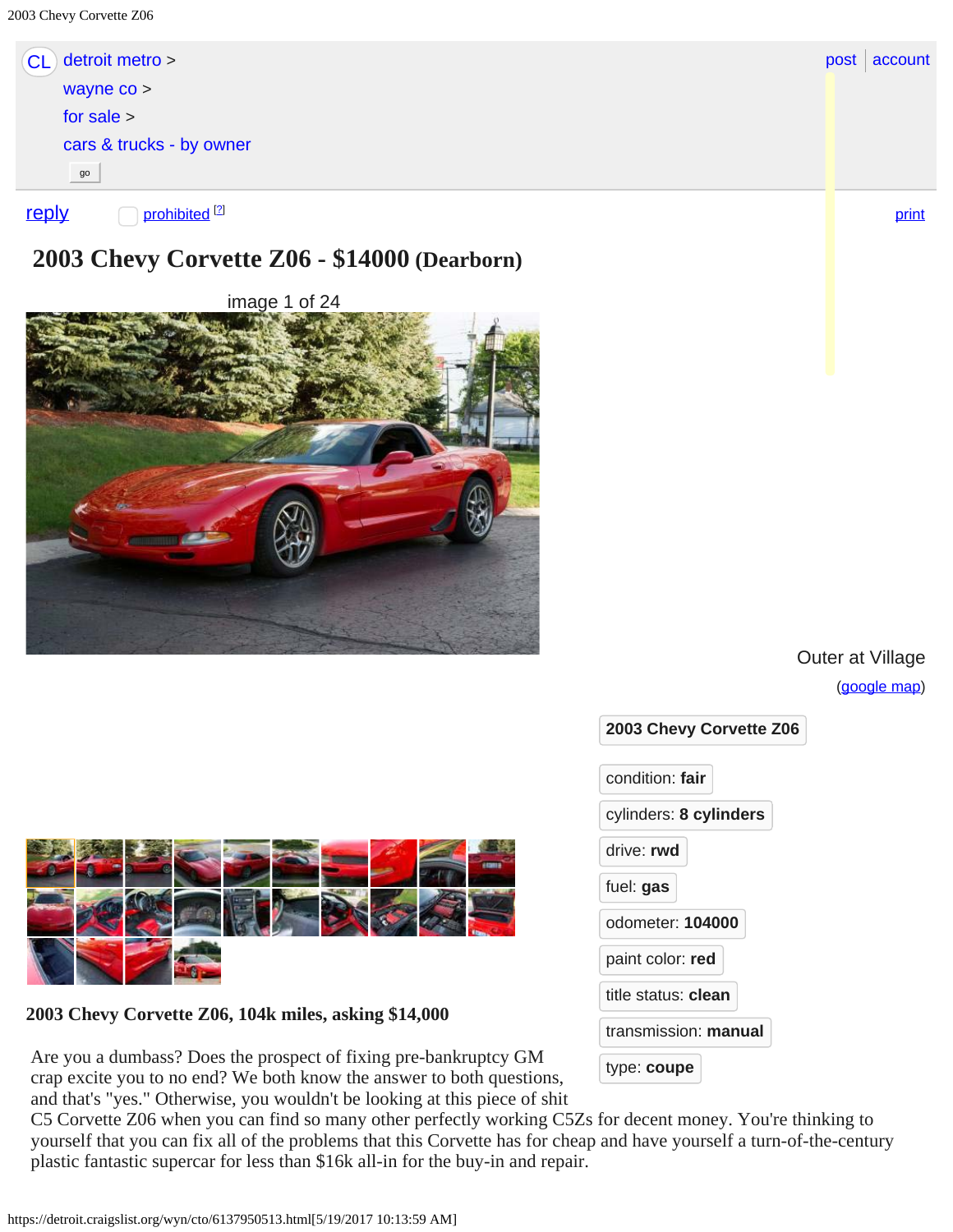If you're smart, turn around and go find another Corvette to buy instead of this shitbox.

But you're not. So let's get down to the brass tacks.

#### **History of the car**

The car served the majority of its life as the daily driver of some woman down in Ohio. From there, it passed to a fellow autocrosser in Kentucky who prepared the car for SCCA competition in A Street, adding the Konis, front sway bar, and a trailer hitch. Then it passed into my hands, where I proceeded to continue beating the shit out of the car at autocross events and the occasional track day event.

So if you're looking for a pristine driver, or a car that can be rescued into a pristine driver, this car isn't it. The metal front protective radiator guards are gacked, the front rubber air dam bits are held on with zip ties, and there are two cracks in the front bumper from whacking pylons at speeds up to 65mph.

Ideally, this car would continue life as an autocross car, track day beater, or dedicated wheel-to-wheel race car. But if you're a glutton for punishment, you can try to fix all the issues the car currently has and make it into a nice 15-footer for the street.

### **Things done to the car**

Boy howdy, are there lots of problems with this car. When I go online to Google fixes for this car, what boggles my mind is how numerous and widespread the issues are, and most incredulously, the sheer acceptance of all these issues plaguing Corvettes reminds me of how Audi fanboys insist that their cars are reliable even while the interiors of their cars are lit by the warm glow of check engine lights.

Let's first run down the list of things I've done to the car.

- Replaced the hazard light switch buried in the dash. As it turns out, asking a car to have working turn signals past the 100k mile mark is too much to ask for in a car built in this millennium.
- Replaced the front passenger DRL/turn signal socket so I could signal right turns.
- Removed the HVAC control unit in order to resolder the circuit boards and replace bulbs so I can actually read what temperature the climate control is set at. Another common issue with these cars.
- Replaced the radio with an aftermarket unit that also has bluetooth.
- The "hose clamp on the rotary seat back locks" trick in an effort to keep the seat from flopping back. It works most of the time, but still sometimes flops back during autocross or track driving.
- Replaced the passenger rear wheel bearing. I have a new spare front and a new spare rear hub that comes with the car.
- Oil catch can for the engine.
- Two oil changes with Redline synthetic motor oil.
- Added trailer wiring. The previous owner added a hitch for towing a tire trailer but didn't, for some reason, add trailer wiring?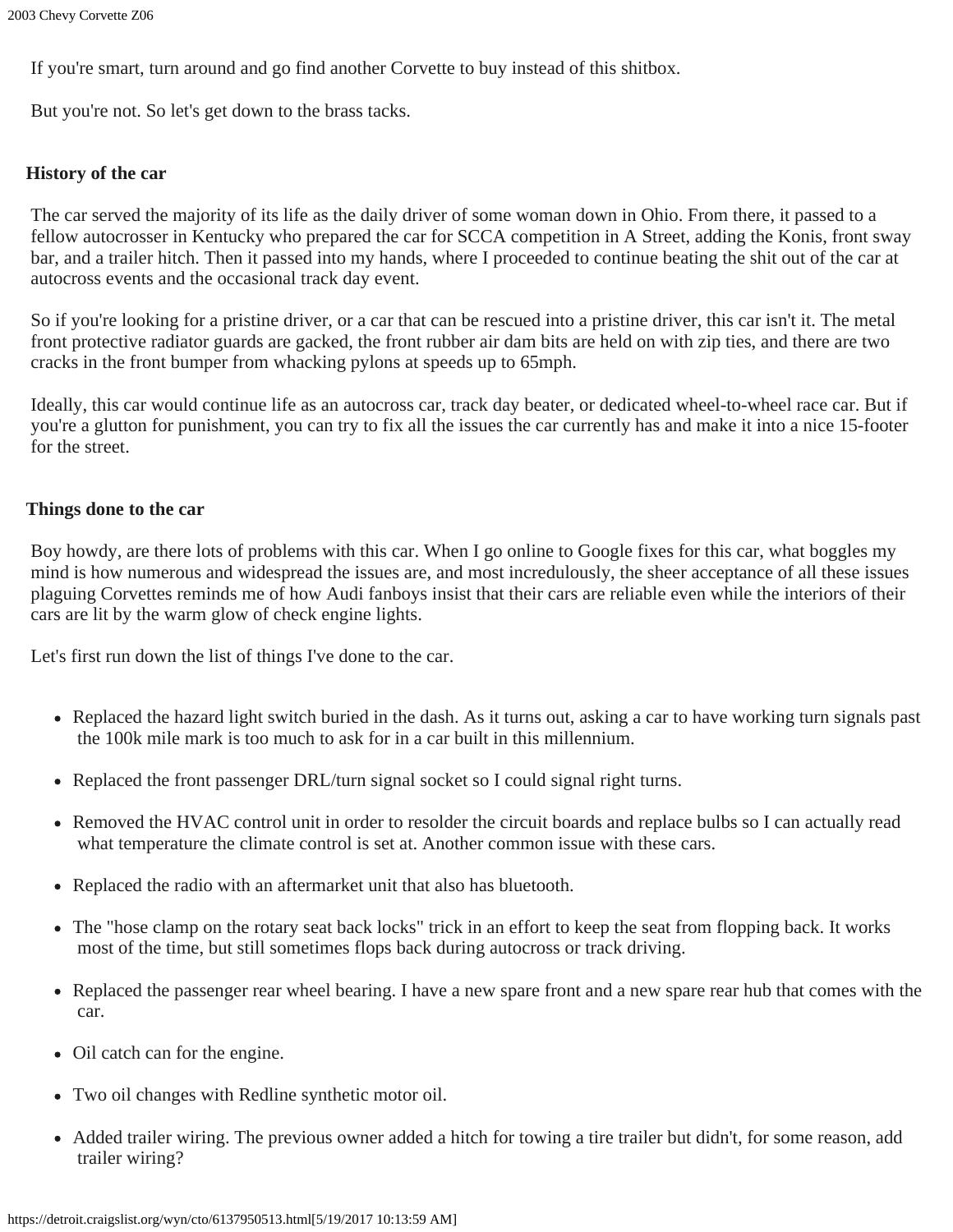• New Continental DW tires on the wheels. Wheels are replica chromies and are pitted like hell, but they look okay from 20 feet away.

Things that were previously done to the car that I don't have any paperwork for:

- Head was serviced by no one other than Danny Popp. Car was also corner balanced, if you give a shit.
- Car has single adjustable Koni Yellows on all four corners. One of them was installed with the adjustment window facing the wrong way, so you can't adjust rebound while the car's on the ground. You can easily flip it around, if you give a shit.
- Car has a hitch. Apparently, nothing brings out cell phone cameras faster than a Corvette towing a trailer full of crap. You'll be the talk of the gas station towing tires or a motorbike with this thing.
- Dark tint that was probably okay in Kentucky that is now liable to get you pulled over in Michgian.
- Corsa cat-back exhaust was installed, though it is currently uninstalling itself as pieces drop off the car. I do have a stock OEM C5Z exhaust that goes with the car that you can install so you can have, you know, matching mufflers in the back.
- Car has a front sway bar, aka "Stranobar," from Sam Strano of Stranoparts. Sam Strano of Stranoparts has Stranobars, say I as I strain to make Sam Strano of Stranoparts and his Stranobars into a tongue twister and fail horribly. This one is probably the smaller of the sway bars he offers.

## **Everything that is wrong with the car so far**

I have learned very quickly that these cars don't age well. Here's what's wrong so far that I know of. I'm sure that whomever buys this car will have something else fail immediately on the drive back home.

- Car leaks water like a motherfucker. Apparently, it's a common issue that plagues many C5 FRCs, of which the C5 Z06 is an example. The solution is to remove a bunch of trim and seals, and attack the seams with a tube of silicon caulk. And here I was assuming that a watertight cabin was a fundamental engineering requirement for building a car. Stupid me. Passenger foot well accumulates water much faster than the driver side foot well.
- Squeal coming from the engine bay. I think it might be the belt tensioners, but if it's not, I've got a crank pulley and crank bolt that can go on the car. Crank pullies are advanced technology, you see, which is why it's a weak point and all C5 Corvettes eventually need theirs replaced. Fuckin' hell.
- Noise coming from the driveline. I suspect it's coming from the torque tube. A good torque tube is included with the car -- have fun swapping that in, either as-is or, if you're smart, rebuilding it before you put it in. And if your luck is shit and it's not the torque tube, it's probably the diff. Have fun!
- Passenger side power window no longer goes up and down. Fortunately, it's stuck in the up position, so it can provide some protection against the rain until the weather overwhelms the seams on the right side of the roof, trickles water down the A-pillar, and into the passenger foot well.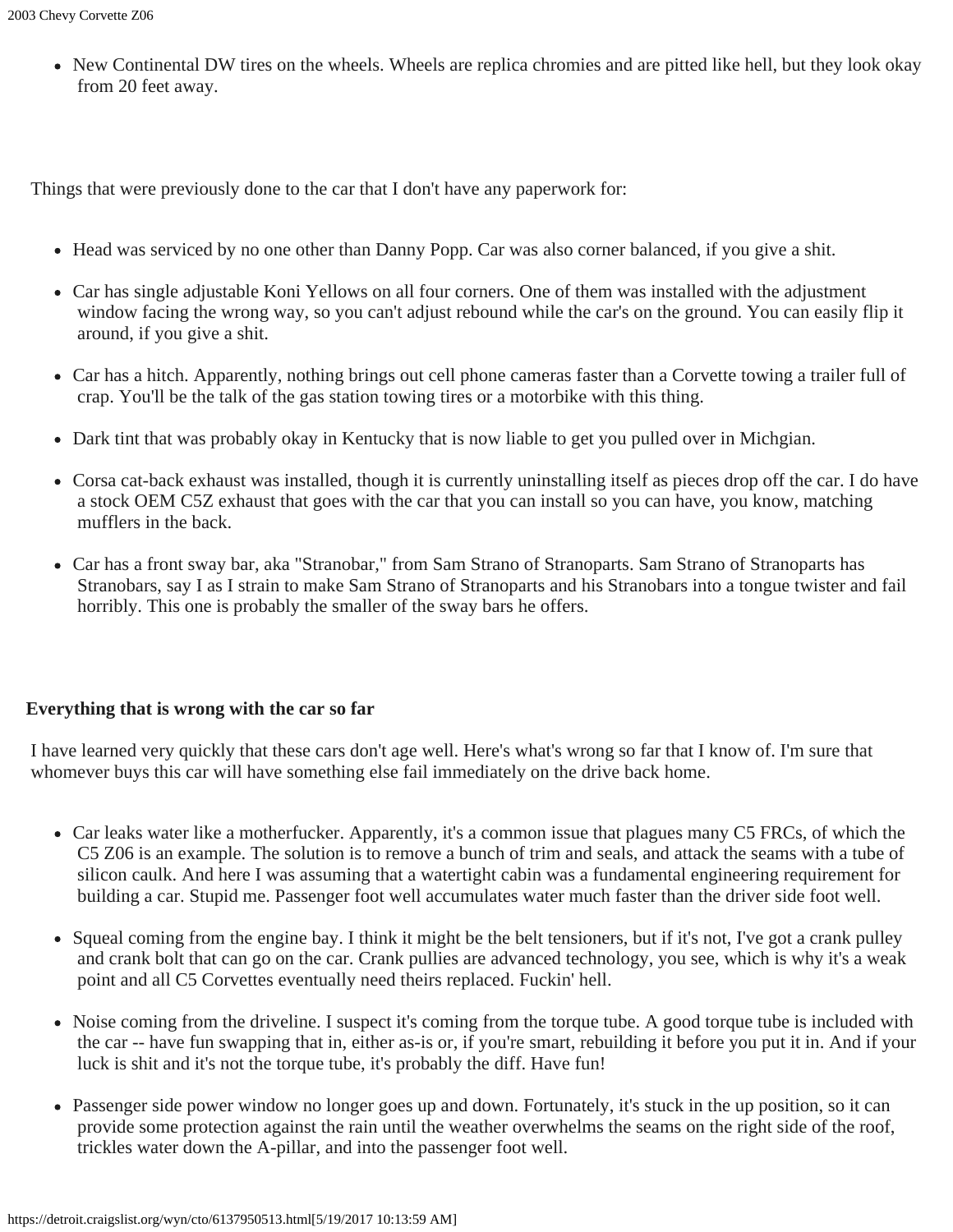# **Good stuff about the car**

Ah yes, the only reason why the car has stuck around in my garage for so long: it's one of the best driving cars I have ever driven.

The car, being set up as an autocross car, is perfectly neutral and eminently catchable. I have never spun this car on an autocross course or on the track, and this is coming from someone who is well known in autocross circles for being able to spin a Miata multiple times in a single autocross run. There is plenty of grip, and the car is set up to rotate easily (read: it's loose), which makes this car a fucking hoot and a boot to drive. The steering, while slow, is weighty and communicative, and there's nothing like the throttle response from a naturally aspirated V8.

It's too bad the driver seat is crap and that the car cooks its engine oil after 15 minutes on a road course, but that can be solved easily with a race bucket and oil cooler if you're willing to take this car in that direction.

And when you're done releasing your inner child with some fast driving on a closed course -- because we're civilized adults, dammit -- the car is perfectly comfortable for cruising back home. The air conditioning blows cold and the heat blows hot. At highway cruise, the car gets about 28 miles per gallon. When towing a tire trailer loaded with 300 pounds of junk, the car gets 20 miles per gallon on the highway.

So I won't blame you if you decide to fix this car and try to use it as a regular street car, because the car is a lot of fun to drive. Even as I'm ranting about everything that's fucked on this car, there's a small voice inside me that whispers that the car doesn't need a lot of work to be awesome, and that I shouldn't sell my 400 horsepower Fisher Price plastic toy.

All you really need to do is spend a couple of weekends putting on all of the parts that come with the car. As my time is currently being taken up by a '66 Mustang and a '67 Morgan, I simply don't have time to do anything to this car, so it sits, forlorn, waiting for its Prince Charming to come rescue it.

### **The deal**

I'm asking \$14,000. Yes, the car is cheap. Did you just read all of the above? It's cheap for a reason.

I'm willing to entertain offers **in person**. Don't go trying to negotiate over the phone, text, or email. I want you to look me in the eye when you make an offer, so you can see me cringe or flat out laugh. But do make offers and lowball the hell out of me, because I want this car gone from my sight.

Once again, if you're smart, you'll have read all of this and decided that you should go look at a different car. That's good. Get lost and continue making good decisions in your life.

For the rest of you, I'll be waiting to hear from you.

do NOT contact me with unsolicited services or offers

|                 | ∤ best of                    |
|-----------------|------------------------------|
| email to friend | $\left[ \frac{2}{3} \right]$ |

post id: 6137950513